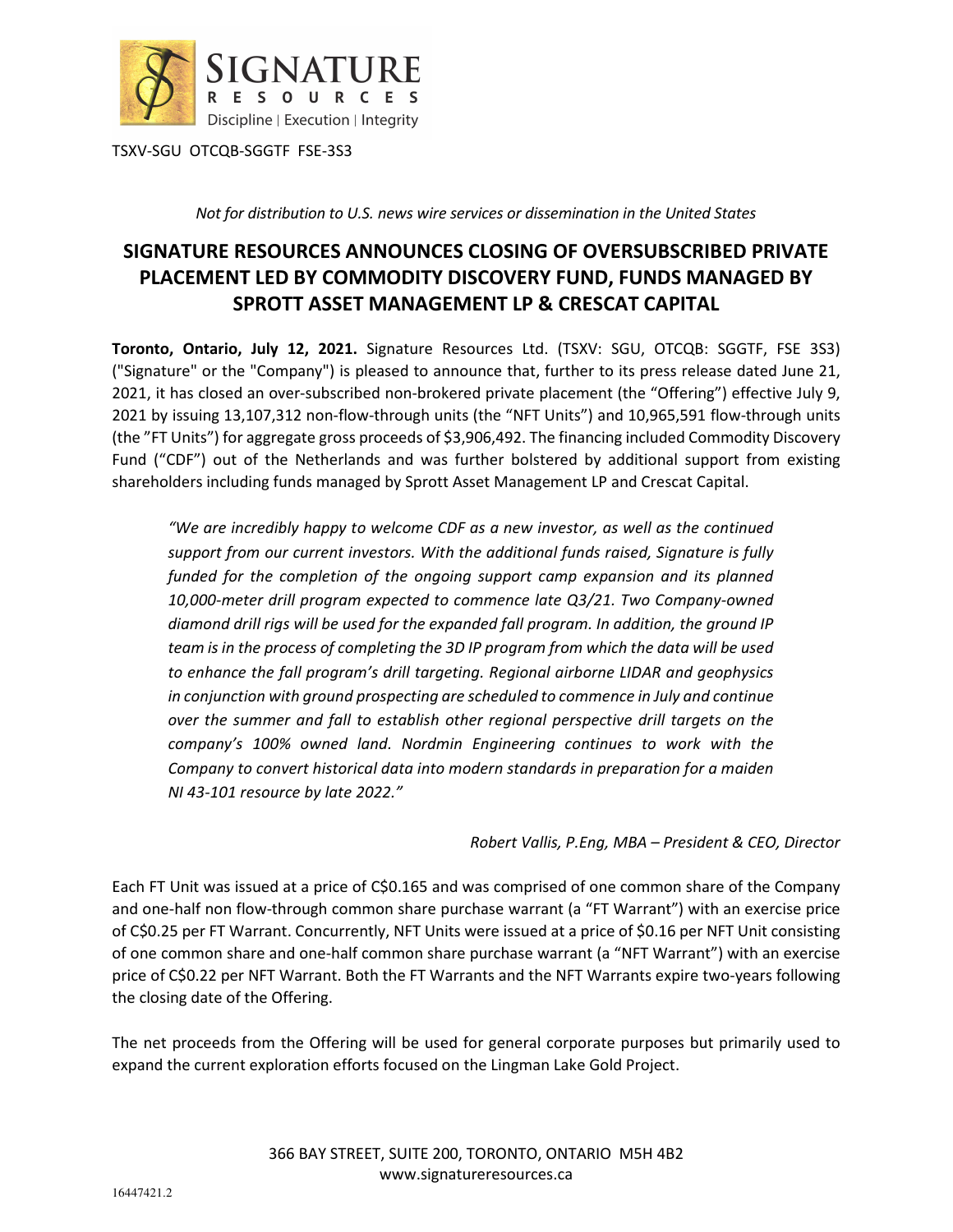

TSXV-SGU OTCQB-SGGTF FSE-3S3

In connection with the Offering, Cormark Securities Ltd. and Amvest Capital (acting though Four Points Capital Partners, LLC) were paid finders fees. The Company paid aggregate cash finder's fees of \$101,500 and issued 782,443 finder's warrants (each, a "**Finder's Warrant**"). Each Finder's Warrant is exercisable to acquire one Common Share at a price of \$0.16 (for Finder's Warrants issued pursuant to the sale of HD Units) and \$0.165 (for Finder's Warrants issued pursuant to the sale of FT Units) for a period of 12 months following closing of the Offering.

All securities issued pursuant to the Offering, including the Finder's Warrants, are subject to a statutory hold period ending November 10, 2021. The Offering is subject to final acceptance of the TSX Venture Exchange.

## **About Signature**

The Lingman Lake gold property consists of 1,434 staked claims, four free hold full patented claims and 14 mineral rights patented claims totaling approximately 27,448 hectares. The property hosts an historical estimate of 234,684 oz of gold\* (1,063,904 tonnes grading 6.86 g/t with 2.73 gpt cut-off) and includes what has historically been referred to as the Lingman Lake Gold Mine, an underground substructure consisting of a 126.5-meter shaft, and 3-levels at 46-meters, 84-meters and 122-meters depths.

\*This historical resource estimate is based on prior data and reports obtained and prepared by previous operators, and information provided by governmental authorities. A Qualified Person has not done sufficient work to verify the classification of the mineral resource estimates in accordance with current CIM categories. The Company is not treating the historical estimate as a current NI 43-101 mineral resource estimate. Establishing a current mineral resource estimate on the Lingman Lake deposit will require further evaluation, which the Company and its consultants intend to complete in due course. Additional information regarding historical resource estimates is available in the technical report entitled, "Technical Report on the Lingman Lake Gold Property" dated January 31, 2020, prepared by John M. Siriunas, P.Eng. and Walter Hanych, P.Geo., available on the Company's SEDAR profile at www.sedar.com To find out more about Signature Resources Limited, visit our website at www.signatureresources.ca, or contact:

Jonathan Held Chief Financial Officer 416-270-9566

## **Cautionary Notes**

**Neither TSX Venture Exchange nor its Regulation Services Provider (as that term is defined in the policies of the TSX Venture Exchange) accepts responsibility for the adequacy or accuracy of this news release.**

*This news release contains forward-looking statements which are not statements of historical fact. Forward-looking statements include estimates and statements that describe the Company's future plans, objectives or goals, including words to the effect that the Company or management expects a stated condition or result to occur. Forward-looking statements*